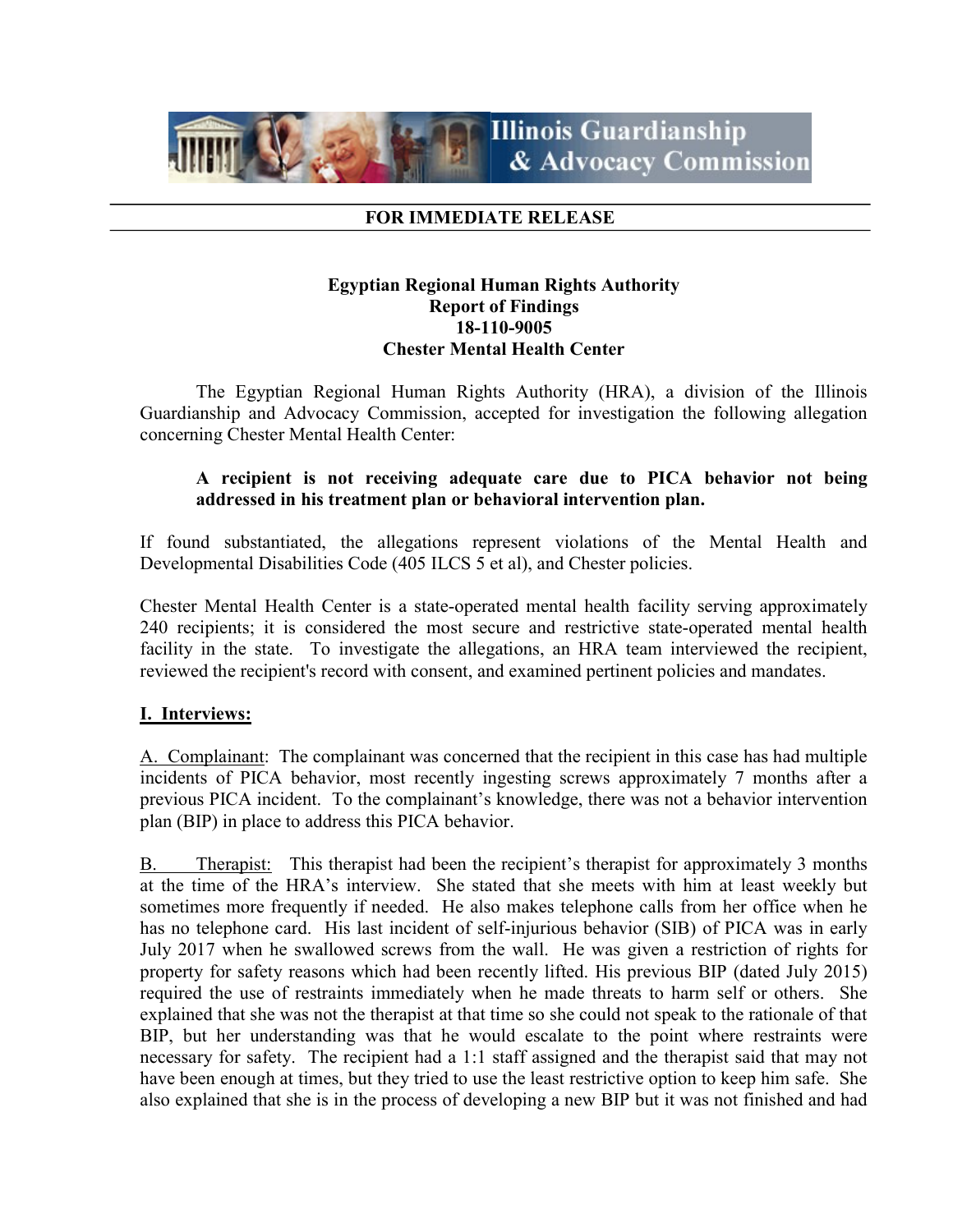not been formally implemented. This was due to her large caseload of "high maintenance" individuals that require a lot of her attention. At the time of our interview, the therapist was implementing other techniques "informally" to address his maladaptive behaviors. The techniques included muscle relaxation where she would ask the recipient to "stretch high like a cat and scrunch low like a turtle." He understood when she explained it that way and enjoyed the exercises. She was also teaching him breathing techniques and would remind him that he can always speak with staff, watch television and participate in activities off the unit to help keep his mind off things that were bothering him. Positive reinforcement also works well for him. She stated that participating in activities off the unit helped him the most because most of his maladaptive behaviors are attention seeking in nature and typically occur on the weekend when he is on the module all day. In order to be transferred to a less secure environment, he will need to have 6 months with no SIB behaviors, restraints or restrictions. He has a mother who is involved in his care that lives out of state and would like him to move home with her.

# II. Clinical Chart Review:

A. Treatment Plan Reviews (TPRs): The 2/1/17 TPR shows a restriction of rights for property "due to history of self-injury in this Treatment facility." The TPR indicates that the recipient's pencil use is supervised, he is not allowed clothing with zippers, buttons or snaps, no belt and rosary beads are to be kept in closet (recipient may request use during prayer, with supervision). The recipient and his room are subject to search once per shift and it noted that he was housed in a secure room which is monitored for loose hardware screws. Housing the recipient in the secure room was initiated on 8/6/15 and modified 11/17/16. The recipient also had 1:1 observation 12/26/16-1/11/17 and 1/18/17-1/19/17 as well as frequent observation 1/12/17-1/17 and 1/19- 1/20/17. Self-Injurious behavior in the form of ingesting foreign objects was listed as a problem to address. The therapist was to meet with the recipient once a week to provide him the opportunity to learn effective coping skills/methods to utilize during periods of agitation. It was noted that he was on 1:1 observation after ingesting a metallic screw from his bedframe on 12/26/16 which was removed via colonoscopy. The "extent to which benefitting from treatment" section noted that the recipient has "ongoing problems with SIB, aggression and attentionseeking behaviors. He remains on property restriction, supervised pencil use and supervised toilet paper use due to property destruction and SIB. He is on supervised telephone use due to engaging in counter-therapeutic conversations with others and stealing phone cards from peers." The restriction of rights section on the  $5/24/17$  TPR was verbatim to the February TPR. The restrictive procedures utilized were listed as FLR (Full Leather Restraints) on 4/28 for fighting with a peer and the 1:1 observation for SIB was implemented 4/28-5/1 due to him injuring his own nose and blaming a peer. The SIB goal section noted the same procedures in place of weekly therapy sessions and the therapist had documented that he is closely monitored for signs and symptoms of self-injury. The "extent to which benefitting from treatment" section was also verbatim to the February TPR. The 6/24/17 TPR documented that some restrictions had been lifted; the recipient no longer had supervised telephone use and the pencil supervision, clothing restrictions and searches were not documented. The supervised use of the rosary beads was still noted. The restrictive procedures section noted that he was placed on 1:1 observation 6/9-6/13 due to SIB of injuring his face and blaming a peer. He was also placed in FLR on 6/9 after striking the wall and fighting with a peer. The SIB goal section noted the same interventions and progress as the May TPR documented. The "extent to which benefitting from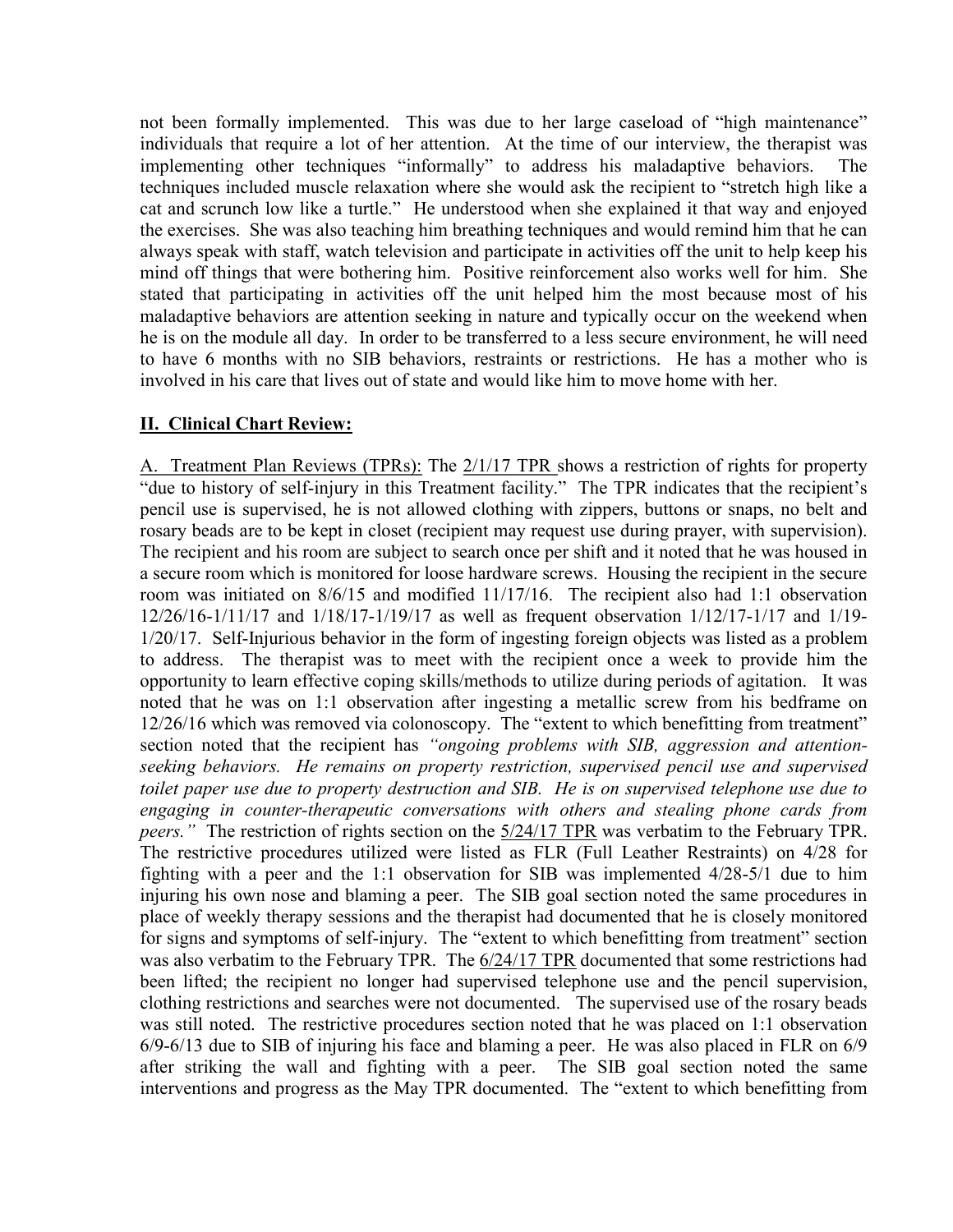treatment" section was verbatim to the previous TPRs including telephone and pencil supervision. This TPR also included a new page entitled "Identified triggers, behaviors and preferred interventions" which listed triggers that upset the recipient, the behaviors indicating the recipient is upset, and the preferred interventions that the patient and staff will complete. Behaviors indicating that the recipient is upset were listed as: SIB of striking objects, striking his head with his fist, and inserting objects as well as ingesting objects. Prior to that, irritability and rudeness with staff and peers, breathing hard, pacing, intrusive behaviors and verbal threats were the behaviors listed. The interventions included redirection to alternative activities, staff providing empathetic listening and praise for appropriate behavior, patient going to a room to calm, talking to staff, requesting contingency medication, and writing down his feelings to share with his therapist. A psychiatrist note in this TPR documented that restraint use was required on 6/9/17 due to aggressive behavior and then the recipient was placed on 1:1 observation for banging his head. He later reported he did this to blame a peer whom he wanted to avoid. The issue was discussed with the recipient during his TPR and he was reminded of more appropriate behaviors he should utilize when he is upset or distressed. An interim treatment plan dated 7/13/17 was held to discuss a restraint episode on 7/11 due to the recipient threatening staff and displaying agitated behavior. It was documented that a contingency medication was given but the recipient "refused to calm down." The recipient continued to curse and threaten staff and was threatening SIB so he was placed in a physical hold and FLRs. The plan modification was to continue the current course of 1:1 supervision for SIB after he had swallowed a screw on 7/5/17. The 7/18/17 TPR noted previous restriction of rights being re-implemented and the restrictive procedures utilized included restraints on 7/11 for attacking his 1:1 staff, frequent observation 6/13-6/19 and that 1:1 observation had begun 7/5 and continued due to ingestion of a metallic screw. The SIB problem/goals section was verbatim to previous TPRs. Nothing else was added or modified on this TPR. An interim treatment plan dated 7/21/17 was also reviewed by the HRA. This interim plan was due to restraint use after attacking staff. He was placed on 2:1 special observation due to "multiple episodes of aggression towards staff." The recipient was "unable to describe any coping strategies and voiced he just ready to get up out of here." The treatment plan modifications were listed as "consider simplification of current goals." The 11/7/17 TPR listed a new therapist but the problem/goal section for SIB remained the same as did the other sections of the TPR previously noted. Finally, the 1/3/18 TPR was reviewed. No restriction of rights or restrictive procedures was listed. It was documented in the "extent to which benefitting from treatment" section that the recipient had not exhibited any SIB since July, 2017.

B. Progress Notes: The 12/24/16 case notes at 10:25 a.m. indicate that the recipient was hit by a peer on the left side of his face and no injury or complaints of discomfort were noted. There is an illegible nursing note at  $12:05$  p.m. and then a note at  $3:33$  p.m. documenting the patient reported to staff that he swallowed a screw from his bed. The physician was contacted and he ordered 1:1 observation, restriction of personal property, 2 safety blankets, 1 safety smock, that the recipient be housed in a security room and for the recipient's stool to be strained. The recipient was placed in restraints at 4:00 p.m. for attempting to attack staff after numerous redirection attempts failed. The recipient was released from restraints at 10:00 p.m. and placed on 1:1 observation for SIB per physician order. The recipient's stool was strained and he was to be assessed for abdominal pain through 12/27/16 when an order was received for an x-ray which revealed a screw in ascending colon. An order was received for clear liquid diet, magnesium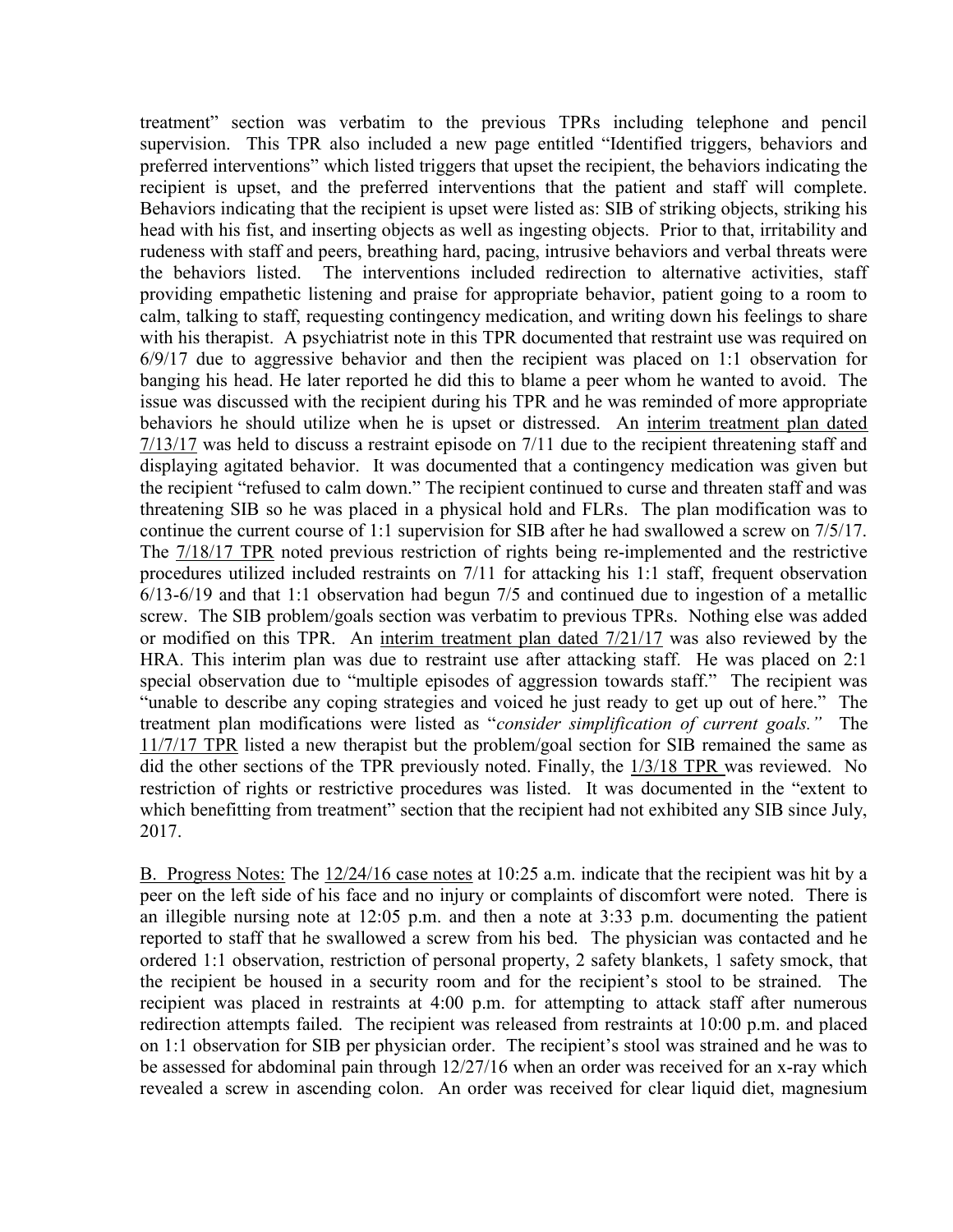citrate and to continue straining his stools. The physician continued to monitor him and repeat xrays were completed. A colonoscopy was scheduled for 1/3/17 and the screw was removed during that procedure. During a treatment meeting on 12/28/16 the team discussed his SIB of ingesting a screw. The recipient was unable to name alternate strategies for getting positive attention from staff and he stated that he wanted to get away from peers that were frustrating him. Upon return from the hospital the recipient was returned to 1:1 observation for SIB and placed in the security room with property restrictions in place. On 1/12/17 he was taken off 1:1 supervision and placed on frequent observation with was his own clothing and regular bedding but still no personal property.

A nursing note dated 7/5/17 stated that the recipient claims he swallowed a screw. The physician placed the recipient on 1:1 observation for SIB with 2 safety blankets and a safety smock. He was later transferred to a community hospital and upon return to the facility he continued on 1:1 observation for SIB. A 7/18/17 psychiatrist note documented the SIB on 7/5/17 of ingesting a screw which had to be removed by colonoscopy. The recipient was continued on 1:1 observation for SIB. It was noted that he attended his TPR and "his behavior was again earnestly discussed and was able to acknowledge; more appropriate behaviors that he should utilize when he gets upset or distressed." A 7/17/17 therapist note documented a treatment meeting where the recipient stated that he learned his lesson and he was not going to do that anymore. He denied thoughts of SIB but focused on how long he would be on 1:1 observation. The patient remained on 1:1 observation when on 7/21/17 a nursing note documented that he claimed to have swallowed the cardboard from the toilet paper roll. It was documented that he had no difficulty swallowing or speaking. The physician was notified and the order was updated to include a safety smock, 2 safety blankets, restriction of personal property and no paper products. The therapist note that same day documented that he continued to exhibit challenges with SIB and noted that he had reported ingesting cardboard. It was also noted that he would be "closely monitored while on 1:1 special observation. Access to personal property and ingestible materials will be restricted for his safety." Later that day, the recipient was also placed in restraints for attacking staff and following the restraint episode, he was placed in a safety smock with 2:1 observation for both SIB and attacking staff. It was noted by the physician on 7/23/17 that the recipient "appears to be escalating his behavior recently including SIB which led to hospitalization and recent restraints and staff attacks. Will observe. Tx [treatment] team needs to address." On 7/27/17 at 3:05, two STA notes documented that the recipient showed a piece of wood and when staff tried to stop him, became combative and was placed in a physical hold followed by 4 point restraints for his protection. At 3:45 a NP [sic] note documented that his room was "shook down" by security and it was noted that no screws were missing however, the recipient was "adamant he swallowed a screw." X-ray staff was gone for the day and would not return the following day. The local hospital was called and instructed the facility to monitor the recipient's stools, place him on a full liquid diet and to follow up with a KUB [kidney, ureter and bladder] X-ray the next morning. The note also documented that the psychiatrist and treatment team was to evaluate his behavior and the psychiatrist, unit director and therapist met with the recipient to discuss. He was released from restraints at 10:30 p.m. and was placed on 1:1 observation at that time for SIB. He was also given a safety smock and safety blankets, restricted personal property or paper products and was housed in the secure room. A nursing note on 7/28/17 documented that the KUB X-ray showed no foreign body and the physician ordered to discontinue straining all stools and to resume his previous diet. On 7/29/17 at 7:20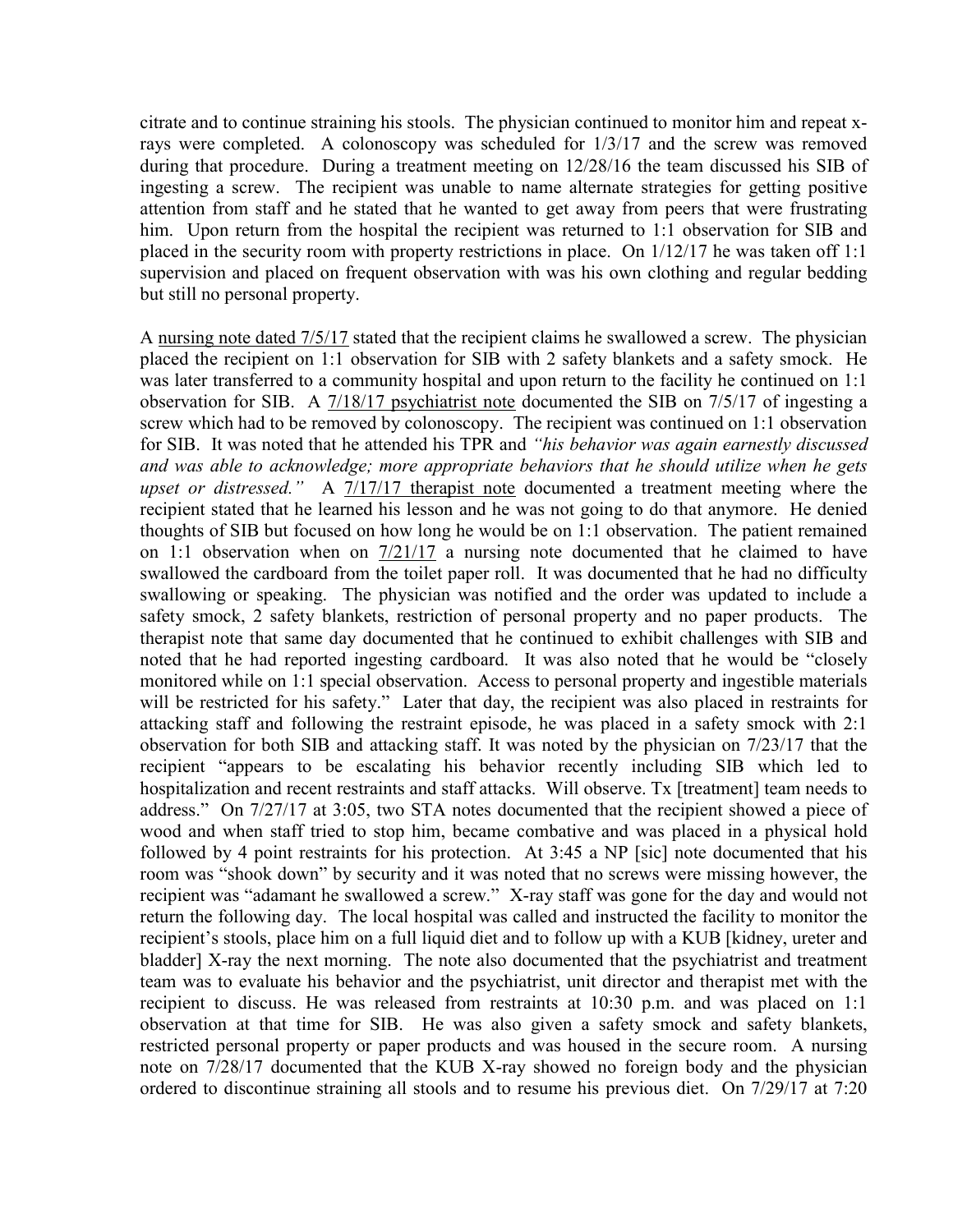p.m. a nursing note documented that the recipient reported swallowing a piece of the wall and noted that upon review, a 2 inch piece of mortar was missing from his wall. The recipient was "placed in 4 point restraints to prevent any further injuries" and the physicians were notified. An order was given to strain all bowel movements to look for the foreign body. The recipient was released from restraints at 11:15 p.m. and placed on 1:1 observation in the safety room. The Security Therapy Aides (STA) were instructed to keep the recipient within an arm's reach and also for the recipient to lay on the bed with his head towards the door. A staff member assigned to him and it was stated that at no time should the recipient's head or hands be covered so that the staff member unable to see them. On 7/31/17 a nursing note documented that the recipient had a bowel movement with visible signs of masonry present. A psychiatrist note on 8/1/17 documented that he discussed coping skills other than utilizing contingency medications and restraints and discussed examples such as counting, push-ups and muscle relaxation.

C. Behavior Intervention Plan (BIP): The Behavior Modification Plan for SIB/Aggression created 6/3/15 and modified 7/10/15 states that when the recipient "exhibits any imminent threat to harm SELF or OTHERS, verbally or physically, the use of restraints (FLR) will be utilized immediately. This plan will be put in place to protect [recipient] and everyone on his living unit…" The behaviors noted that would warrant FLR included physical aggression or verbalization/threats to cause harm to himself, staff or peers; threatening gestures toward staff or peers, demanding to be put in restraints, "shadow boxing" or hitting the wall and spitting at staff or peers. The BIP provided for a "step down" process following each FLR episode of 2:1 observation for aggression toward others if needed, 1:1 observation for self-injurious behavior/safety and finally frequent observation.

D. Office of Inspector General (OIG) Report: An OIG report was reviewed involving an incident of SIB of PICA which occurred on July 29, 2017. It was alleged that a STA neglected the recipient by watching him eat broken pieces of concrete without redirecting or stopping the behavior because he was preoccupied with speaking with other staff. The recipient had visible signs of masonry present in his bowel movement on July 31, 2017 and there was a 2 inch gap of mortar missing from the wall which the recipient was washing on July 29, 2017. The allegation of neglect was substantiated.

# **III...Facility Policies:**

A. RI.01.01.02.01 Patient Rights policy states "A patient shall be provided with adequate and humane care and services in the least restrictive environment, pursuant to an individual treatment plan."

B. IM.03.01.01.03 Treatment Plan policy requires that the facility "shall ensure that each individual is receiving active treatment to address problem areas which precipitated hospitalization. Treatment planning is an ongoing process in which problems, goals, objectives and interventions are identified and monitored. The multi-disciplinary treatment planning process is to be documented upon admission and throughout a patient's stay via assessments, treatment plan, treatment plan reviews, progress notes and other documentation…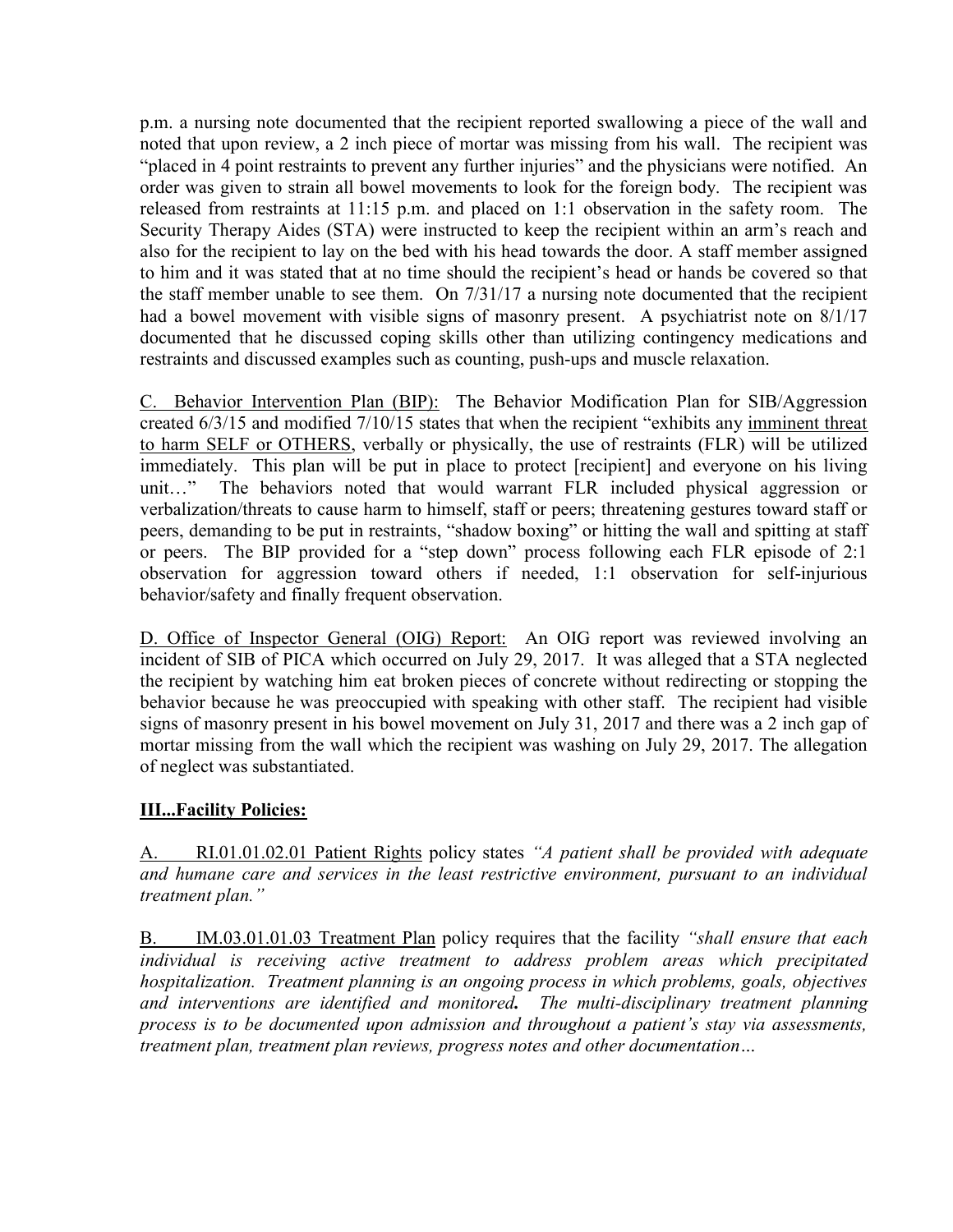Treatment Plan Participation and Treatment Oversight…It is the responsibility of all disciplines to participate in the development of a multidisciplinary treatment plan. It is the responsibility of the primary therapist to serve as the coordinator of the treatment plan, ensuring the following:

A. Treatment plan meetings happen within all the required time frames.

B. All discipline input is gathered and utilized for treatment plan reviews.

C. The plan is comprehensive and individualized based upon the assessment of the individual's clinical needs, strengths and limitations and is written in behaviorally defined and measurable terms.

D. The treatment plan reflects current treatment.

E. The patient is given a daily schedule of assigned groups and activities based on the interventions assigned in the treatment plan…

G. All Comprehensive treatment plan documents are typed and filed in the chart within the required time frame…

C. TX .07.00.00.01 Guidelines for the Treatment of Patients with Severe Maladaptive Behaviors Policy states that "Chester Mental Health Center provides treatment for patients exhibiting severe maladaptive behaviors. Treatment will focus on the replacement of maladaptive behaviors with more socially acceptable behaviors. The treatment program will teach adaptive replacement behaviors as well as provide the environment to practice these skills. The level system helps establish guidelines for both patients and staff regarding the type of behavior that is required in order to engage in specific activities within the treatment program. This will establish an environment that fosters improved social functioning and positive outcomes for the performance of adaptive behaviors…Gathering Information: The following assessment tools are available:

- 1. Violence Risk Assessment Tool (VRAT)
- 2. Functional Behavior Assessment
- 3. Triggers for Maladaptive Behaviors
- 4. Psychological Evaluation

C. The treatment team, patient, and family members when appropriate, will be involved in the development of the treatment plan. This plan is initially developed within three days of admission, with a review at 21 days and 30 days thereafter. Any unwanted or maladaptive behavior will be considered a critical treatment issue.

D. Treatment prescribed in a patient's treatment plan addressing the goal of managing or extinguishing maladaptive behaviors and promoting adaptive replacement behaviors will be identified in the treatment plan as a 'Behavior Intervention Plan.' It will include the following:

- 1. Definition of the target behavior
- 2. A hypothesis on the function of the behavior
- 3. Identifying a goal and objectives for the patient to achieve, including the replacement of the behavior with a more adaptive one
- 4. Interventions should include the method of implementation, strategy, support, teaching methods, motivation and reward if used, frequency, and circumstances under which the plan will be implemented
- 5. A condition for discontinuation
- 6. All interventions attempted
- 7. Data collection in order to monitor response to treatment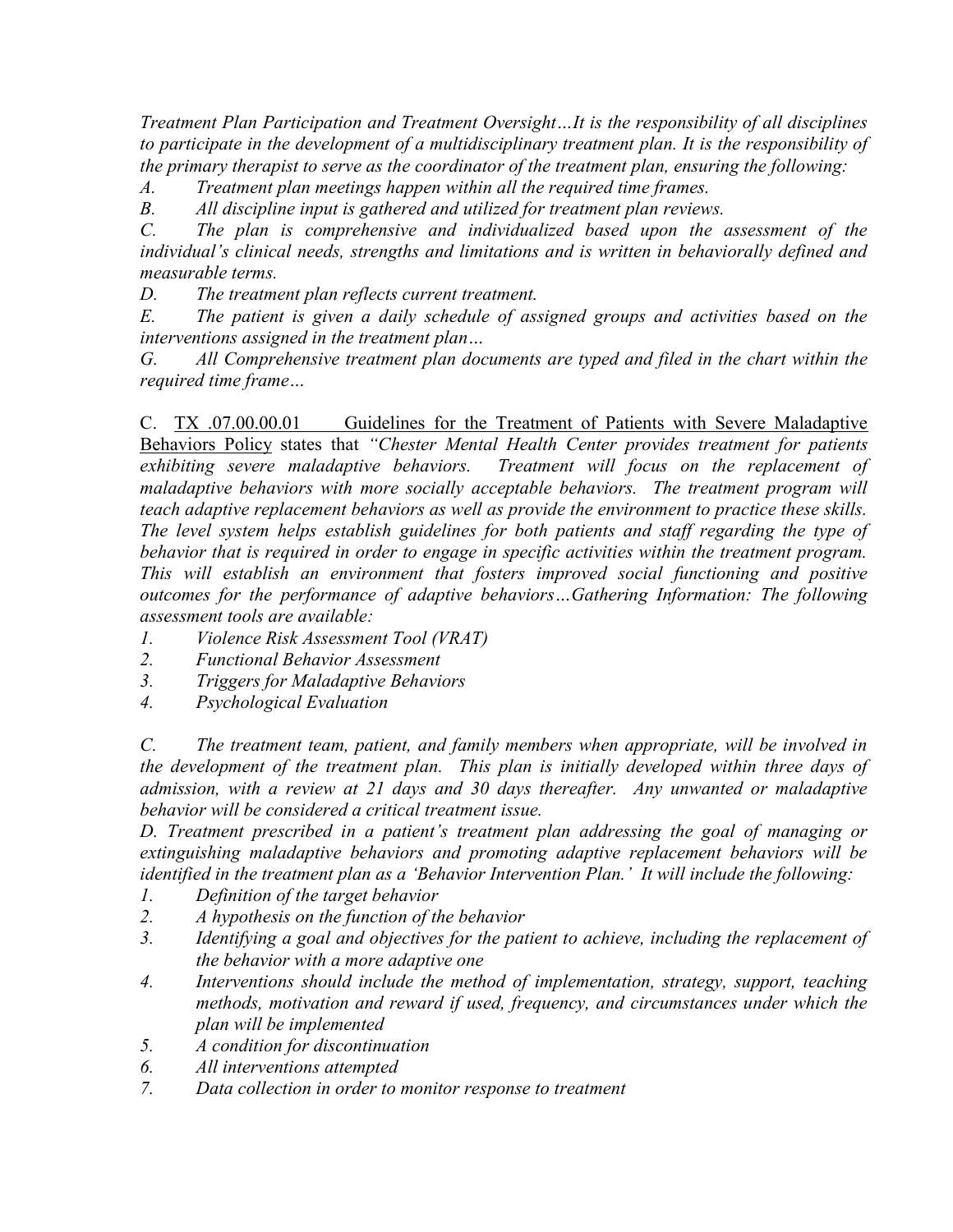Progress towards objectives is reviewed at each review meeting with the patient, and information collected during the reporting period is shared to determine whether the plan will remain in effect, or requires revisions…

H. Severe behavior management issues may be characterized by the following:

- 1. Unwanted or maladaptive behaviors which result in serious injury of self or another person.
- 2. The patient's behaviors warrant placement in restraints with consideration being given to ambulatory restraints.
- 3. The patient's behaviors are impeding his ability to achieve goals established for treatment as indicated by repeated episodes of seclusion or restraint.

When a patient's behavior meets one or more of the above criteria, a referral may be sent from the treatment team to the Clinical Director, or designee, who will review the case. [Emphasis added] The Clinical Director or designee may then recommend a psychologist to evaluate the patient. The purpose of the evaluation is to determine those factors which underlie the onset and maintenance of the maladaptive behaviors and may include a number of assessment instruments/methods including functional behavior assessment.

The functional behavior assessment will include an operational definition of each targeted behavior, factors that may influence the target behavior, factors related to the function of the target behavior, defining events and situations that predict occurrences of the target behavior, and a summary listing precipitating events/settings or triggers and the possible function of the target behavior. In the event that behavior problems persist following the implementation of a behavior plan based on functional assessment, a psychological evaluation will be completed. The unit director of the patient's assigned unit will ensure a referral is sent to the Clinical Director or designee, who will ensure the need for an evaluation is assigned for completion…

TREATMENT A. The patient will be offered alternative ways to cope with situations that result in the unwanted or maladaptive behavior. These skills may be taught in individual or group therapies, rehabilitation classes or activity therapies. Interventions found to be successful will be documented in the treatment plan in order to ensure continuity of care within the treatment milieu and after transfer or discharge from this hospital. Each part of the treatment program offers an environment where appropriate social behaviors (such as replacement behaviors) can be learned and monitored to determine utilization of skills learned by the patient…"

The HRA was informed that the individual treatment teams are responsible for developing "behavior management plans." If there are behavior management issues that continue to be chronic then those are addressed in three ways:

1. Clinical Care Monitoring (CCM) is recommended to the Medical Director by any of the Treatment Team members with a consultant who may be a Social Worker, psychologist, nurse, educator, activity therapist, or a physician who is not a member of the treatment team.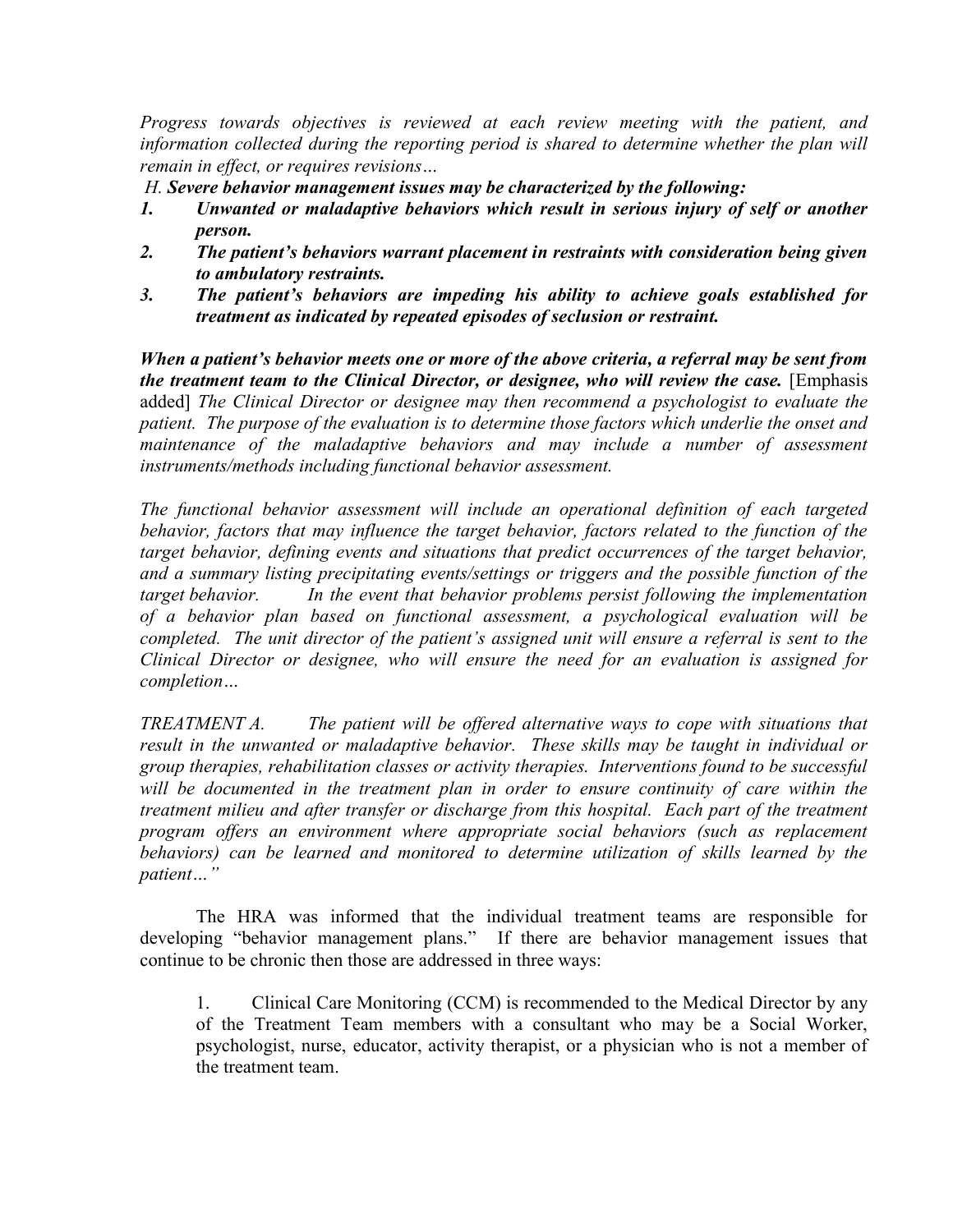2. Utilization Review is a routine process with the treatment teams and hospital leadership to ensure that the patients are receiving proper care and that any barriers to discharge/transfer are being addressed, which also includes review of behavior management plans.

3. Referral to Clinical Director or designee for review and recommendations. However, since the facility currently does not have the position of Clinical Director filled, the HRA was informed that this step of the process will be resumed when this position is filled.

PE 02.05.00.01 Clinical Care Monitoring: This policy states that "CMHC provides a mechanism" for dealing with individual patients who do not respond to treatments and interventions as predicted and may require consultations with individuals outside their treatment teams…

A. When a treatment team member becomes aware of any of the following issues involving a patient's treatment process he/she will report this to the coordinating therapist who will request a clinical care monitoring (CCM) meeting.

1. Unresolved diagnosis problem

- 2. Unimproved recipients
- 3. Diagnostic Errors
- 4. Complications in treatment

5. Disagreement between treatment team members regarding transfer of a patient to less restrictive environment.

6. Other treatment issues, for example, conflicts or disagreement within

treatment team, discordance amongst treatment team members as to an individual's restoration to fitness to stand trial or counter-transference of any treatment team member impeding the treatment process.

B. If the treatment team concludes that they have exhausted possible alternatives in dealing with the stated problem, this will be documented in a progress note, including a brief description of how the problem has been addressed to date.

C. The CCM will be scheduled by the coordinating therapist.

D. The person seeking the CCM will ensure that all problems in any of the above areas are addressed at that meeting.

E. Participants will be members of the treatment team assisted by an off-unit consultant. The consultant may be Social Worker, psychologist, nurse, educator, activity therapist, or a M.D. who is not a member of the treatment team. In selecting a consultant, attention is to be given to the relevance of the consultant's specialty and experience with the problem(s) being addressed. Problems relating to medication, diagnosis or other areas will be addressed by consultants who are qualified to do so… The Unit Director will maintain a log of all requested CCMs to ensure completion in an appropriate timeframe and ensure the CCM recommendation and patient progress is reviewed in their next UR review."

## Statutes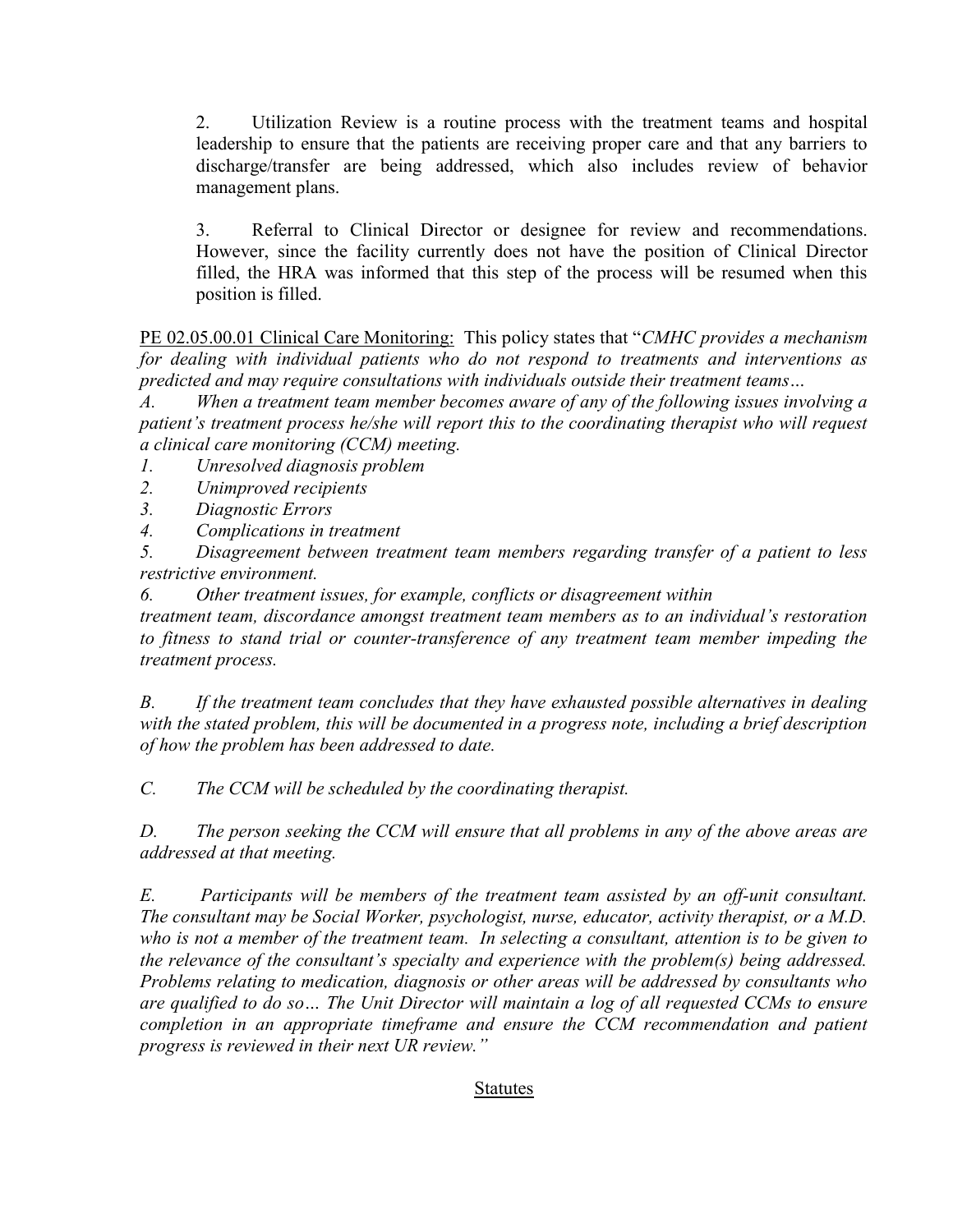The Mental Health and Developmental Disabilities Code (405 ILCS 5/2-102) states "A recipient of services shall be provided with adequate and humane care and services in the least restrictive environment, pursuant to an individual services plan. The Plan shall be formulated and periodically reviewed with the participation of the recipient to the extent feasible and the recipient's guardian, the recipient's substitute decision maker, if any, or any other individual designated in writing by the recipient…In determining whether care and services are being provided in the least restrictive environment, the facility shall consider the views of the recipient, if any, concerning the treatment being provided. The recipient's preferences regarding emergency interventions under subsection (d) of Section 2-200 shall be noted in the recipient's treatment plan…"

The Code (405 ILCS 5/3-209) requires that "Within three days of admission under this Chapter, a treatment plan shall be prepared for each recipient of service and entered into his or her record. The plan shall include an assessment of the recipient's treatment needs, a description of the services recommended for treatment, the goals of each type of element of service, an anticipated timetable for the accomplishment of the goals, and a designation of the qualified professional responsible for the implementation of the plan. The plan shall include a written assessment of whether or not the recipient is in need of psychotropic medications. The plan shall be reviewed and updated as the clinical condition warrants, but not less than every 30 days."

The Code requires in (405 ILCS 5/4-309) that "(a) Within 14 days of admission, the facility shall prepare a written habilitation plan consistent with the client's diagnosis and needs. The Department shall fully implement habilitation plans. Every reasonable effort shall be made to involve the client and his family in the preparation and implementation of the plans. (b) The habilitation plan shall describe the habilitation goals; a projected timetable for their attainment; the services to be provided; the role of the family in the implementation of the plan; and the name of the person responsible for supervising the habilitation plan. (c) The habilitation plan shall be reviewed regularly, but at least once every calendar month, by the person responsible for its supervision. They shall be modified when necessary. The client and the persons specified in Section 4-206 shall be informed regularly of the client's progress."

#### Conclusion

 The allegation is that a recipient is receiving inadequate treatment due to his PICA behavior not being addressed in treatment planning or a behavioral intervention plan (BIP). The recipient had an instance of PICA by swallowing a screw in December 2016 which had to be removed via colonoscopy and then repeated the same PICA behavior in July 2017 by ingesting another screw. Later that month the recipient ingested cardboard from a toilet paper roll and mortar from the wall. The HRA reviewed the BIP which was dated 6/3/15 and modified 7/10/15. Essentially, this plan was to utilize restraints when the recipient exhibited "any imminent threat to harm self or others." Restraint use was followed by a step down process of 2:1 observation (if needed), 1:1 observation and finally frequent observation. The treatment plans dated from February through July 2017 documented that PICA behavior was addressed by utilizing a restriction of rights for 1:1 supervision and restricting property and clothing with zippers, buttons, snaps or belts. The restriction also provided for room and patient searches once per shift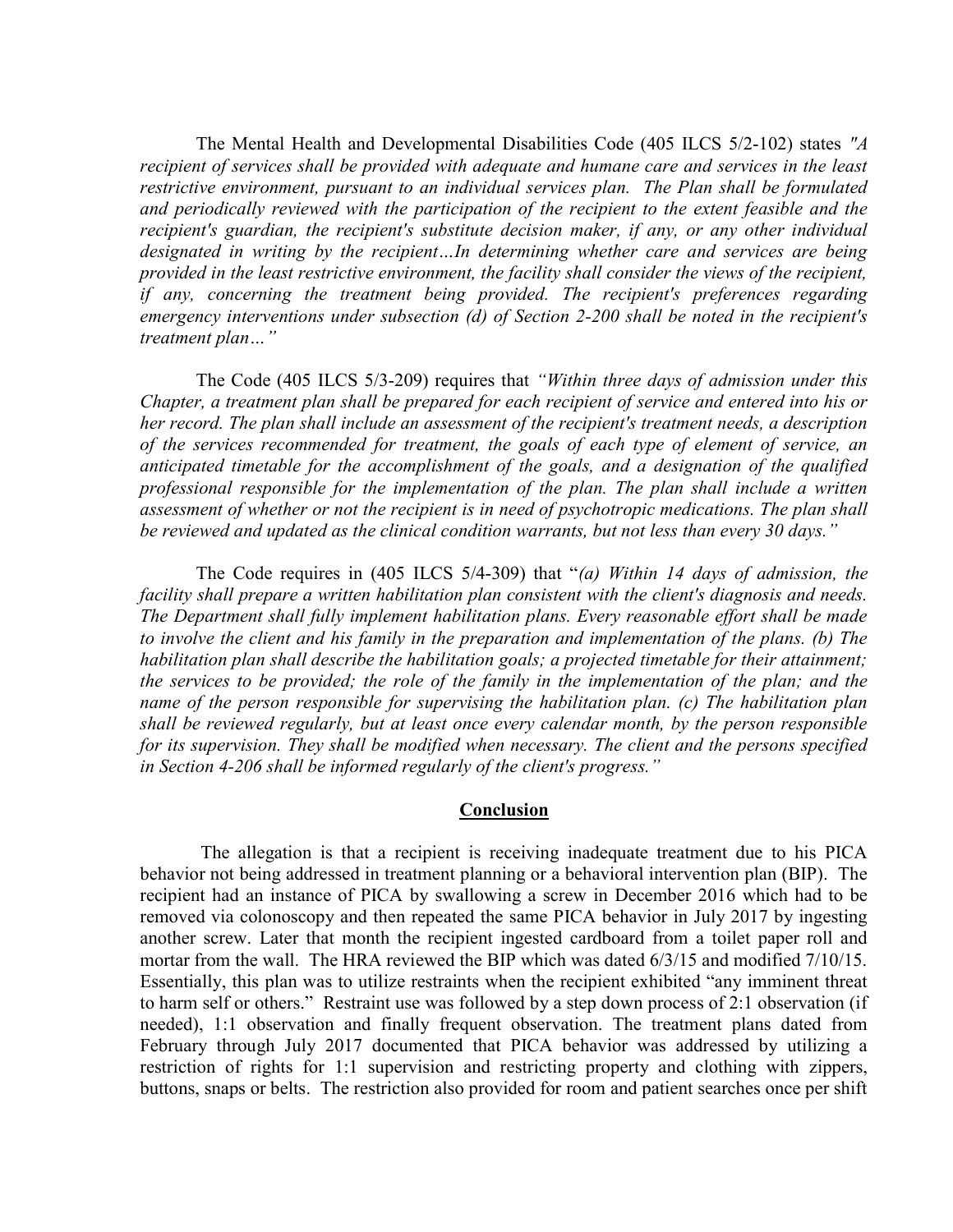and for the recipient to be housed in the secure room. The problem/goals section required a therapist to meet with the recipient once per week to teach effective coping skills and methods to utilize during periods of agitation. It was noted that the recipient was also "closely monitored for signs and symptoms of self-injury." The HRA found no documentation in the treatment plans regarding the recipient's response to the therapy sessions. The treatment plans remained unchanged until June 2017 when a new page was added to the plan which listed triggers that upset the recipient, behaviors that indicate he is upset, interventions for the patient and interventions for staff. There was no documentation as to why this new page was added. Case notes from June to July when the second instance of PICA occurred did not document whether any of these new interventions were utilized. Two more PICA instances occurred in July as well and an OIG report that was reviewed substantiated neglect by staff that adequate supervision was not being provided by 1:1 staff. Therefore, this allegation is substantiated. The HRA makes the following recommendations:

- 1. Facility Policy IM.03.01.01.03 Treatment Plan requires that the plan be comprehensive and individualized based upon the assessment of the individual's clinical needs, strengths and limitations and is written in behaviorally defined and measurable terms. The monthly TPRs for this recipient were verbatim from month to month as to how the recipient was responding to interventions. Therapists and other treatment members responsible for documenting progress in TPRs should be retrained on this policy and ensure that plans adequately document progress or lack thereof from month to month so that treatment can be personalized to individual needs to ensure maximum recovery.
- 2. This recipient met the criteria for additional review as outlined in facility policy  $TX$ .07.00.00.01 Guidelines for the Treatment of Patients with Severe Maladaptive Behaviors such as maladaptive behaviors resulting in serious injury of self; behaviors that warrant placement in restraints and behaviors impeding his ability to achieve goals indicated by repeated episodes of restraint. Although he met these criteria, the HRA found no documentation that any such referral occurred. The treatment plan should include estimated timetables for accomplishing goals as required by the Mental Health and Developmental Disabilities Code (405 ILCS 5/3- 209 and 405 ILCS 5/4-309); if goals are not being met and no progress towards achieving these goals has occurred, then the treatment team should make appropriate referrals for a Clinical Director review or Psychologist to complete a Functional Behavioral Assessment and, when appropriate, further referral for Clinical Care Monitoring or Utilization Review. This policy also requires data collection in order to monitor response to treatment. Staff should be retrained on the requirements of this policy and therapists and treatment team members should ensure that these practices occur.

The HRA offers the following suggestion:

The facility policy TX .07.00.00.01 Guidelines for the Treatment of Patients with Severe Maladaptive Behaviors states that step 3 for chronic behavioral issues is to refer to the Clinical Director for review and recommendations. However, since the position of Clinical Director is